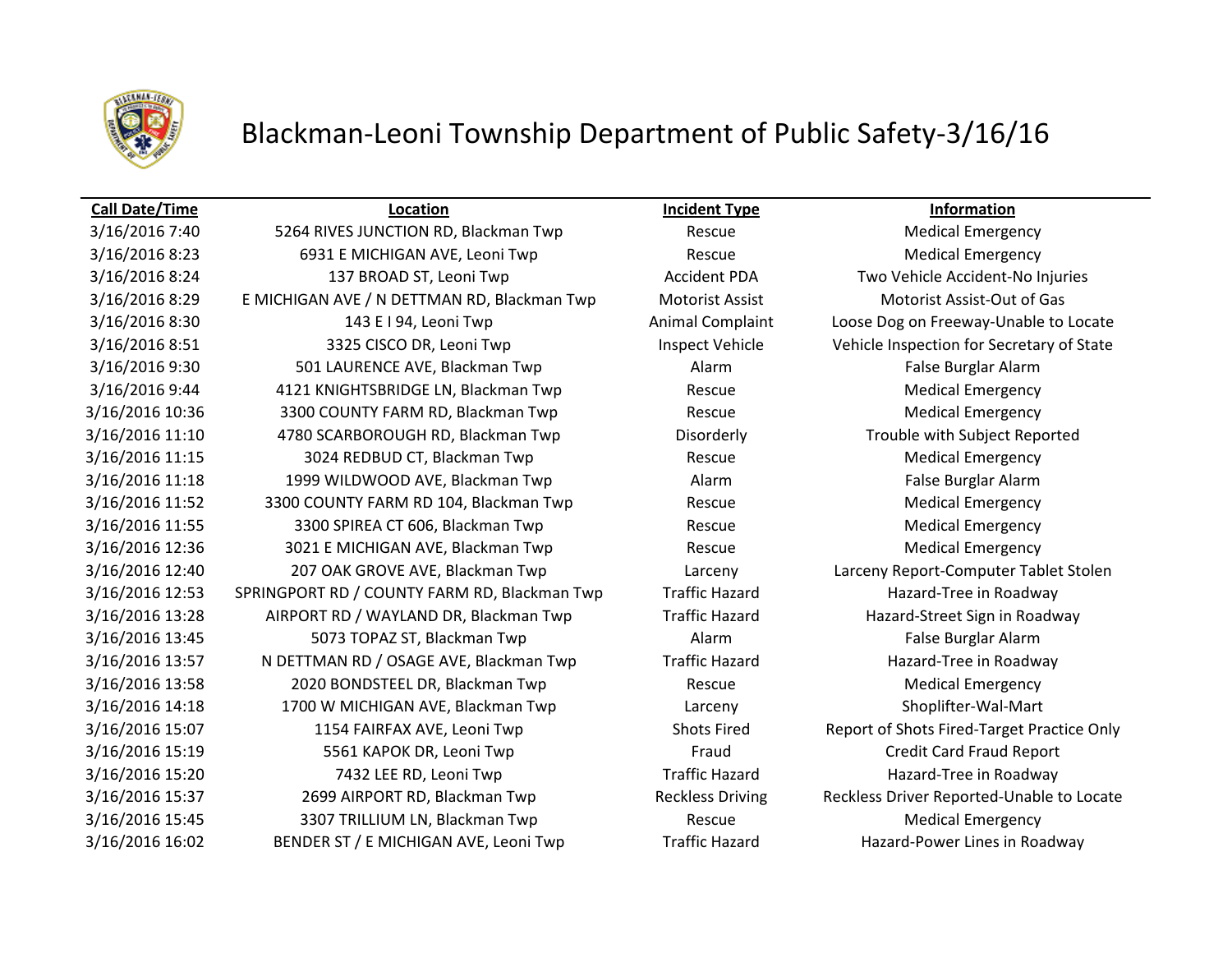

## Blackman-Leoni Township Department of Public Safety-3/16/16

3/16/2016 16:12 N US 127 / VAN HORN RD, Blackman Twp Suspicious Situation Suspicious Situation Reported-Checked OK 3/16/2016 16:30 3333 E MICHIGAN AVE, Leoni Twp Larceny Shoplifter-Meijer 3/16/2016 16:44 WOOSTER RD / SEYMOUR RD, Leoni Twp Traffic Hazard Hazard Hazard-Tree in Roadway 3/16/2016 16:56 4008 BRIGGS CT, Blackman Twp Inspection Prop Property Check-Suspicious Situation-OK 3/16/2016 17:19 2450 SAINT DAVID DR, Blackman Twp Traffic Hazard Hazard-Pig in Road-Returned to Owner 3/16/2016 17:52 **572 ANDREW AVE, Blackman Twp** Animal Complaint Loose Dog Reported-Verbal Warning 3/16/2016 18:02 437 CONDAD AVE, Blackman Twp **Animal Complaint** Loose Dog Reported-Verbal Warning 3/16/2016 18:08 3623 SASSAFRAS DR, Blackman Twp 3623 Alarm Alarm False Burglar Alarm 3/16/2016 18:28 3438 VAN HORN RD, Blackman Twp Animal Complaint Loose Dog Reported-Transported to Shelter 3/16/2016 18:41 3921 W MICHIGAN AVE LOT11, Blackman Twp Domestic Domestic Dispute-Verbal Only 3/16/2016 18:44 3429 MAYAPPLE LN, Blackman Twp Fraud Fraud Fraud Fraud Report 3/16/2016 18:48 2950 PHEASANT RUN DR D, Blackman Twp Rescue Rescue Medical Emergency 3/16/2016 19:18 1561 HIAWATHA BLVD, Leoni Twp **Accident PPDA** Private Property Accident-Indian Village 3/16/2016 19:33 3561 BELLROSE DR, Leoni Twp Domestic Domestic Dispute-Verbal Only 3/16/2016 19:57 1534 HIAWATHA BLVD, Leoni Twp Domestic Domestic Dispute-Verbal Only 3/16/2016 20:03 1850 W MICHIGAN AVE, Blackman Twp Rescue Rescue Medical Emergency 3/16/2016 20:18 4008 MARIE CT, Blackman Twp MDOP Damage to Property Reported 3/16/2016 20:21 6089 SEYMOUR RD, Leoni Twp Found Property Found Property-Returned to Owner 3/16/2016 20:25 N ROBERTS ST / E MICHIGAN AVE, Blackman Twp Suspicious Situation Suspicious Vehicle Reported-OK-Consumer's 3/16/2016 21:38 2980 PHEASANT RUN DR, Blackman Twp Rescue Rescue Medical Emergency 3/16/2016 21:59 627 BROWNING AVE, Blackman Twp Disorderly Disorderly Noise Complaint-All Quiet Upon Arrival 3/16/2016 22:05 4438 PAGE AVE, Leoni Twp Alarm Alarm Alarm False Burglar Alarm 3/16/2016 22:06 4194 KNIGHTSBRIDGE LN, Blackman Twp Domestic Domestic Dispute-Verbal Only 3/16/2016 22:32 SPRINGPORT RD / RIVES JUNCTION RD, Blackman Twp Traffic Hazard Hazard-Subject Walking in Roadway Reported 3/16/2016 22:49 537 8TH ST, Leoni Twp Lost Property Lost Property-License Plate 3/16/2016 22:56 E I 94 / SARGENT RD, Leoni Twp Traffic Offense Speed-Verbal Warning 3/16/2016 23:10 ROBINSON RD / W MICHIGAN AVE, Blackman Twp Disorderly Trouble with Subject Reported 3/16/2016 23:20 2950 PHEASANT RUN DR, Blackman Twp **Rescue** Rescue Medical Emergency

**Call Date/Time Location Incident Type Information**